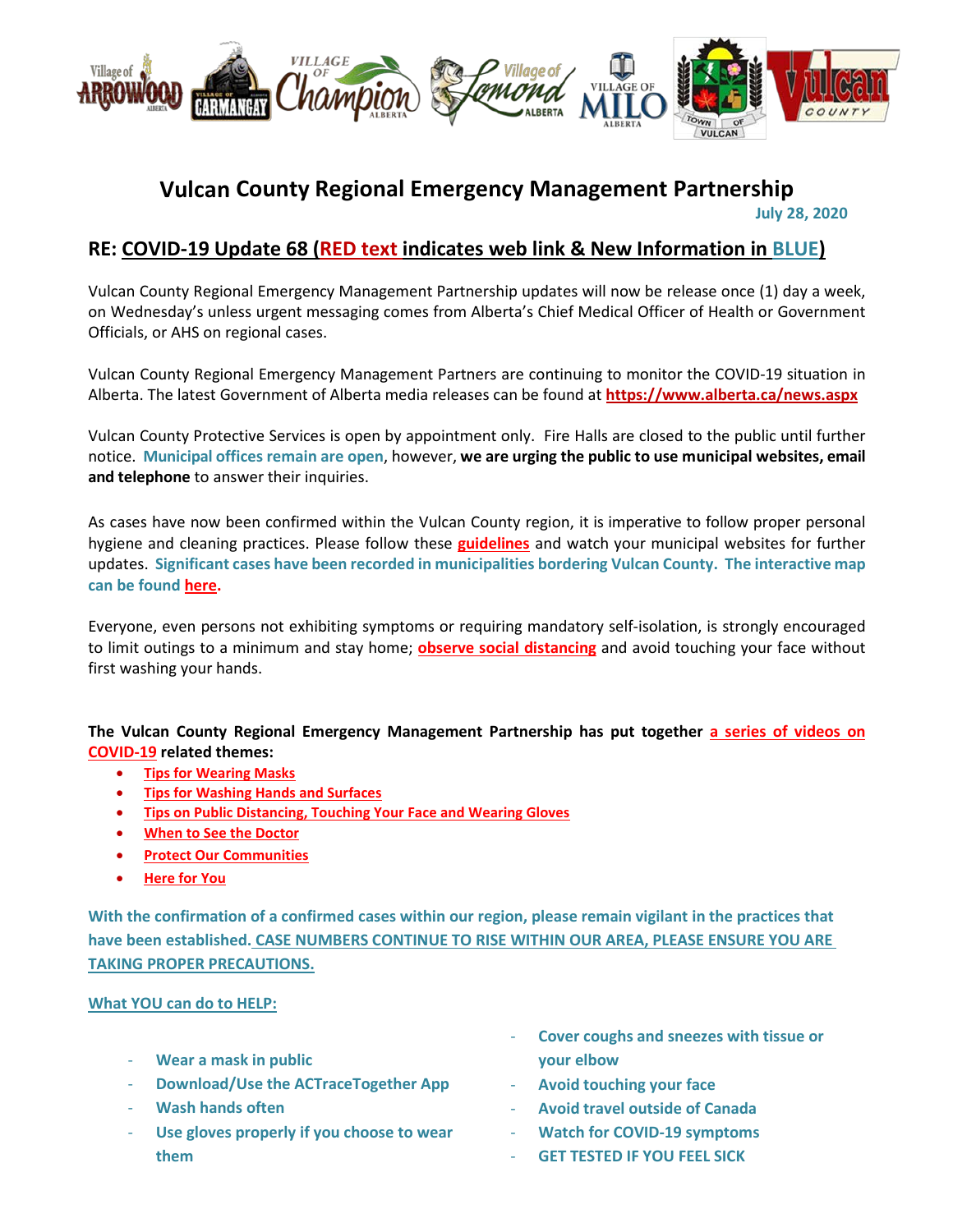

#### **[Cases in Alberta](https://covid19stats.alberta.ca/) and Vulcan County**

**As of July 28th there have been 10,470 confirmed cases and 8,886 recoveries of COVID-19 in Alberta. There has been a total of 187 fatalities as a result of COVID-19 in Alberta. Testing has been completed on 659,242 Alberta residents. As of 15:30 on July 28th there are 11 active** cases and **15 recoveries** within Vulcan County or the urban municipalities within its region. Vulcan County is in the [Calgary Health Zone.](https://www.albertahealthservices.ca/ahs-map-ahs-zones.pdf)

## Wearing a mask shows...



#### **Know Your Masks**

| <b>N95 Masks</b>       | Should be reserved for the frontline healthcare workers<br>N95 masks with a valve will not filter out the virus if you are a carrier<br>۰ |
|------------------------|-------------------------------------------------------------------------------------------------------------------------------------------|
| <b>Surgical Masks</b>  | Should be saved for the medical professionals<br>$\overline{\phantom{a}}$<br>SINGLE USE - DISPOSE AFTER USING<br>$\overline{\phantom{a}}$ |
| <b>DIY Cloth Masks</b> | <b>Protects others from you</b><br>÷<br>Can make at home and re-wear - WASH AFTER EACH USE<br>٠                                           |
| <b>NO Mask</b>         | <b>Offers no protection</b><br>Doesn't help slow or stop the spread of COVID-19<br>٠                                                      |

#### **Provincial Measures and Indicators of COVID-19 Regional Risks**

There are two indicators the Province is using as measures on how regions are doing, with three classifications: **Open**

- low level of risk, no additional restrictions in place
- less than 50 active cases per 100,000

#### **Watch**

• **the province is monitoring the risk and discussing with local government(s) and other community leaders the possible need for additional health measures**

#### • **at least 10 active cases and more than 50 active cases per 100,000**

**Enhanced**

- risk levels require enhanced public health measures to control the spread
- informed by local context

# **Currently our regions now falls within the WATCH category.**